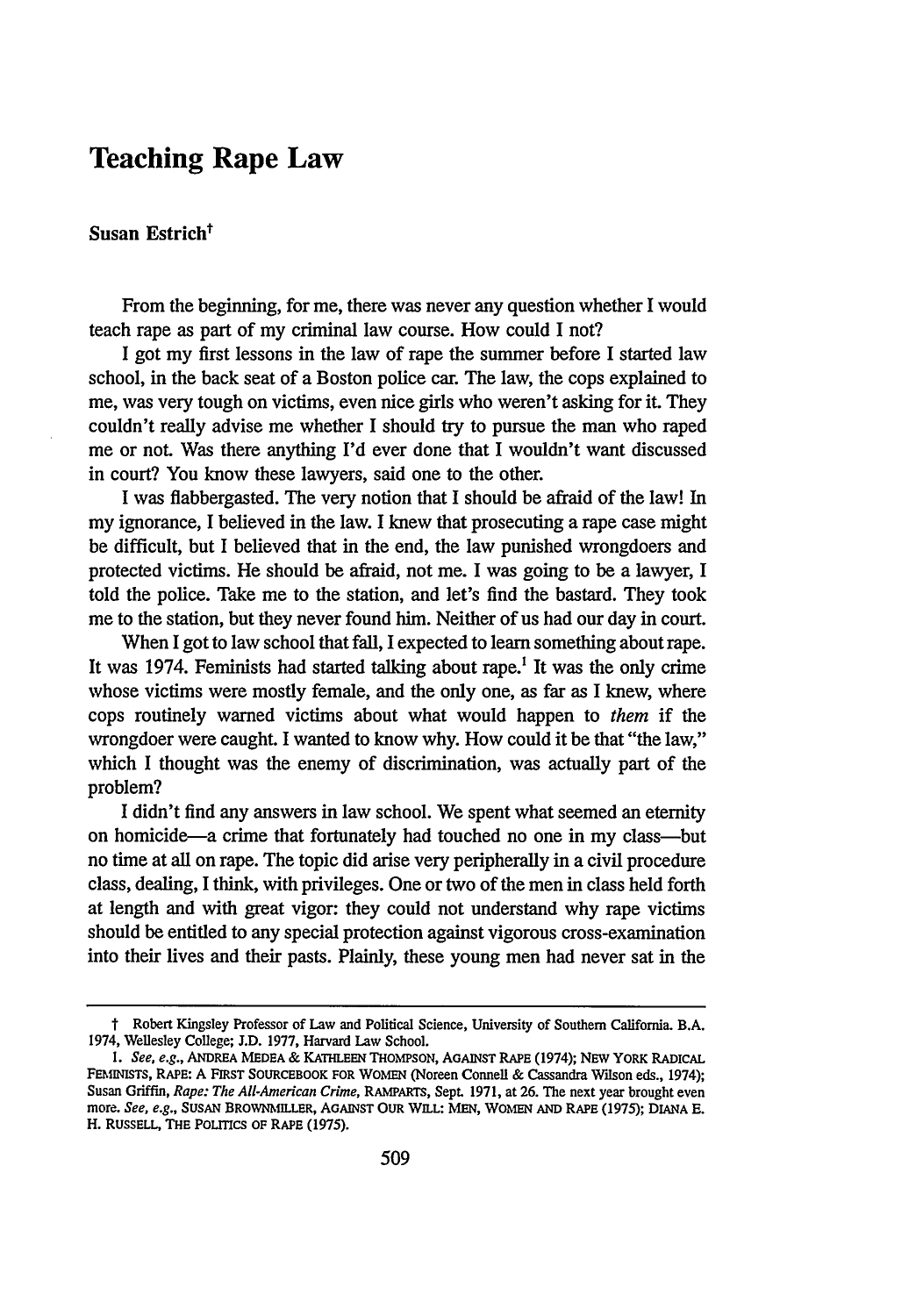back of a police car, trying to figure out how they would feel if every mistake from their past were invoked in a courtroom. In my opinion, the professor was letting them get away with murder, or rape anyway. I raised my hand, something that **I** never did in law school, but the professor didn't call on me or any of the women. He didn't challenge the men. If there were two sides to the issue, he hardly seemed to realize it. Apparently, he was content that all aspects were being addressed without a single woman speaking. He was wrong.

Seven years later, in **1981, I** came back to teach at Harvard. I used the same casebook **I** had used as a student, the same one Professor Tomkovicz uses.2 The only rape case in that book was the tall tale of the English sailors who argued that they should not be punished for believing, however foolishly, that the wife of one of their buddies enjoyed having sex while they were holding her down and she was screaming. To my amazement, the court held that a stupid man,<sup>3</sup> who can be guilty of killing,<sup>4</sup> or of adulterating the food supply,<sup>5</sup> could not be found guilty of raping.6

So **I** xeroxed some materials of my own. **I** found better cases than the drunken sailors, with more sympathetic defendants making more believable claims.7 **I** knew that sexism infected the law of rape, although it was hardly as one-sided as much of the early feminist writing suggested. It was true that lawyers and judges, armed with the stereotype of the spiteful, vengeful, lying woman, had fashioned special rules designed to make rape prosecutions more **difficult. <sup>8</sup>**But it was also true that black men charged with raping white women

5. United States v. Park, 421 U.S. 658 (1974) (affirming conviction of grocery chain president who received repeated warnings about rodent infestation, but unreasonably assumed subordinates were attending to the problem).

6. Regina v. Morgan, 1976 App. Cas. 182 (appeal from C.A.). While the court held that a rape defendant's belief in a woman's consent need not be "reasonable," it affirmed the defendants' convictions on other grounds.

7. For example, I teach a case in which three men were convicted of raping a woman who had left a party with them and smoked marijuana with them before each man, in turn, had sex with her. She testified to having said no, but did not physically resist the men. Numerous appeals followed the initial convictions. See, *e.g.,* Commonwealth v. Sherry, 437 N.E.2d 224 (Mass. 1982); Commonwealth v. Lefkowitz, 481 N.E.2d 227 (Mass. App. Ct. 1985). The case is also described in Art Jahnke, *The Jury Said Rape,* BOSTON MAO., Oct. 1981, at 131.

<sup>2.</sup> The text is **SANFORD H.** KADISH **& STEPHEN J. SCHULHOFER, CRIMINAL LAW AND ITS PROCESSES** (5th ed. 1989). *See* James **J.** Tomkovicz, *On Teaching Rape: Reasons, Risks, and Rewards,* 102 YALE **L.J.** 481 (1992). In those days, the casebook was SANFORD H. KADISH & MONRAD G. PAuLSEN, CRIMINAL LAW **AND** ITS PROCESSES (3rd ed. 1975).

<sup>3.</sup> Nouns and pronouns throughout this Essay reflect the fact that most of those who rape are men and most of those who are raped are women.

<sup>4.</sup> The Model Penal Code, for example, provides for negligence liability for homicide, MODEL **PENAL CODE** § 210.1 **(A.L.I.** 1980) (stating that "a person is guilty of criminal homicide if he purposely, knowingly, recklessly or negligently causes the death of another human being") but not for rape. The justification for negligence liability is that it provides an additional motive for individuals "to take care before acting, to use their faculties and draw on their experience in gauging the potentialities of contemplated conduct." *Id.* § 2.02 cmt. 4. I have always thought that this justification applied equally to rape. See *SusAN* ESTRIcH, REAL RAPE 97-98 (1987).

<sup>8.</sup> The Model Penal Code provisions on rape, for example, adopted in 1962 and praised as "fresh" and "balanced" as recently as 1980, MODEL **PENAL** CODE, § 213.1 commentary at 306,303, include requirements unique to rape: a complaint within three months; corroboration of the victim's testimony; and a cautionary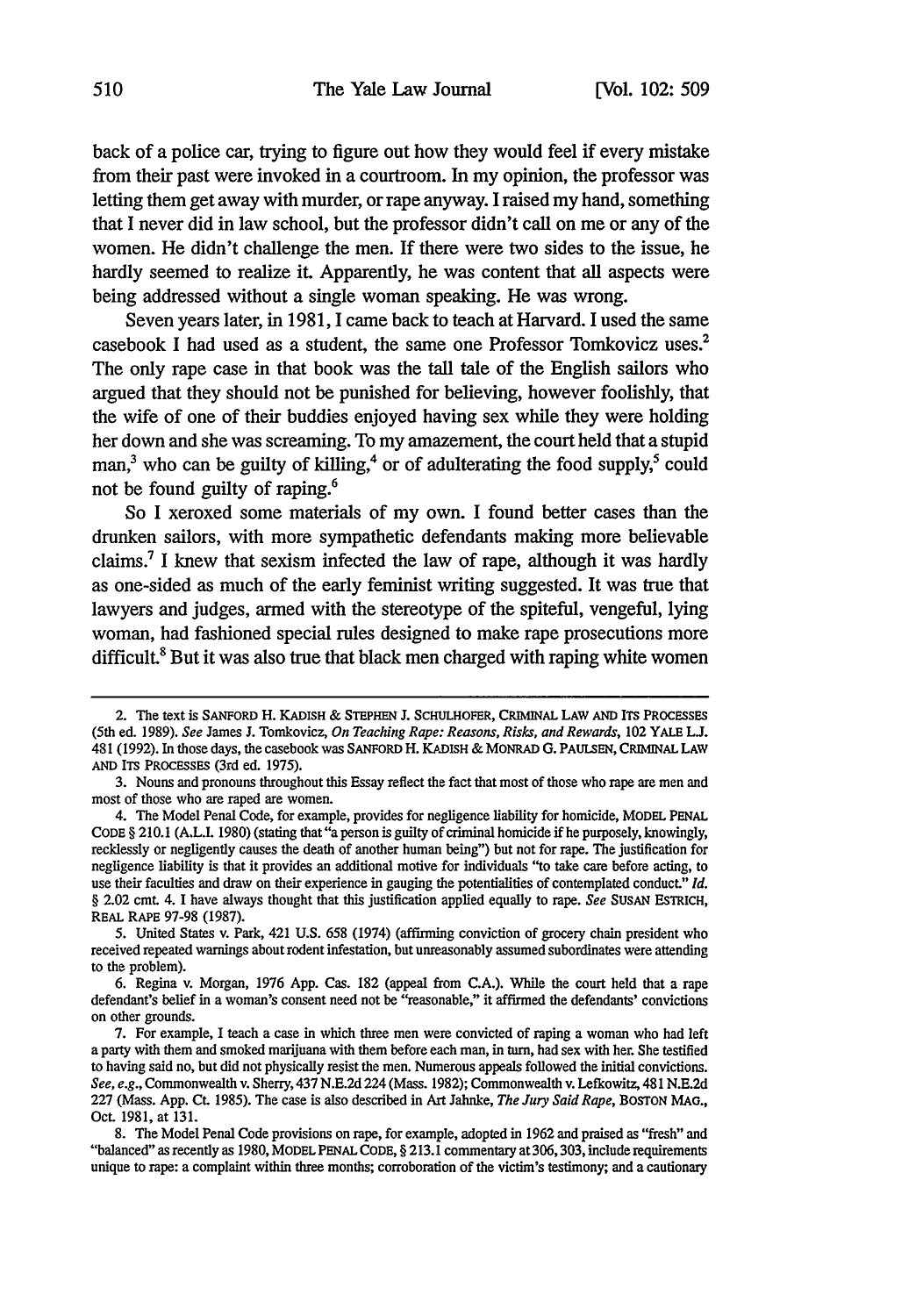had for decades found the protections of due process illusory: racism trumped sexism when the defendant was a black stranger and the victim a white woman.<sup>9</sup> I thought it was important to discuss these things in a class on criminal law, and not just in the sex discrimination classes taken by a few handfuls of people already interested in the subject. But that was only a starting point. I also wanted to focus on the lines between criminal and noncriminal conduct, and on the question of what mens rea is necessary to constitute a crime. Defining mens rea, in turn, requires addressing the question of what "reasonable" means when we talk about sex, and how men's and women's perspectives on what is reasonable may differ. The classes were, I think, among my best, not because they were explosive (my classes on search and seizure were much more explosive, with black and white students disagreeing rather sharply on how much discretion the police need, and whether they can be trusted to use it fairly), but because I cared so much, and so did so many of my students.

For me, the big issue was whether to tell my students I'd been raped. If you are a young woman teaching 150 students in the first semester of the first year, even now, but particularly a decade ago, you spend a lot of time thinking about how to present yourself in the classroom; how to retain the degree of distance and control necessary to make you and the students comfortable. Besides, there are crazy people out there, as I've learned painfully over the years: a few years after I started teaching, I told the truth about being raped to another first-year section, and after a story appeared in the student newspaper I started getting anonymous calls from a man claiming to be my student and threatening to rape me again. Talk about creating distance between professor and student.

But that first year, I didn't know about all the crazies. I thought that telling my students might help the ones who were also victims. Here I was and if I wasn't ashamed, why should they be? That wasn't my prime motivation, though-I'm a teacher, not a rape counselor. The truth was that I couldn't honestly teach two days on rape without telling my students why I was the only professor at Harvard who thought it was more important than an extra day on the theories of punishment, or more insanity, or covering some federal crimes—topics my colleagues added to the basic course where I added rape.

instruction to evaluate the victim's testimony with special care "in view of the emotional involvement of the witness and the difficulty of determining the truth with respect to alleged sexual activities carried out in private." *Id.* § 213.6(4)-(5). The Code also grades the severity of the offense based on whether "the victim was not a voluntary social companion of the actor upon the occasion of the crime and had not previously permitted him sexual liberties." *Id.* § 213.1(1). I find the Model Penal Code to be a very valuable teaching tool in almost every area except rape; its provisions on rape are of interest to me as a case study of what has been wrong with the law, and of the fallibility of even the most prestigious legal institute.

<sup>9.</sup> Between 1930 and 1972, 89% of the men executed for rape in this country were black. Marvin Wolfgang, *Racial Discrimination in the Death Sentence for Rape, in* **EXECUTIONS IN** AMERICA 109, 113 (William **J.** Bowers ed., 1974). Although the death penalty for rape has been held unconstitutional **by** the Supreme Court, Coker v. Georgia, 433 **U.S.** 584 (1977), one study has found strong evidence that black men convicted of raping white women continue to receive disproportionately harsh penalties for rape. Gary D. LaFree, The Effect of Sexual Stratification by Race on Official Reactions to Rape, 45 AM. Soc. REV. 842 (1980). *See generally* Jennifer Wriggins,Rape, *Racism, and the Law,* 6 **HARV.** WOMEN's **LJ.** 103 (1983).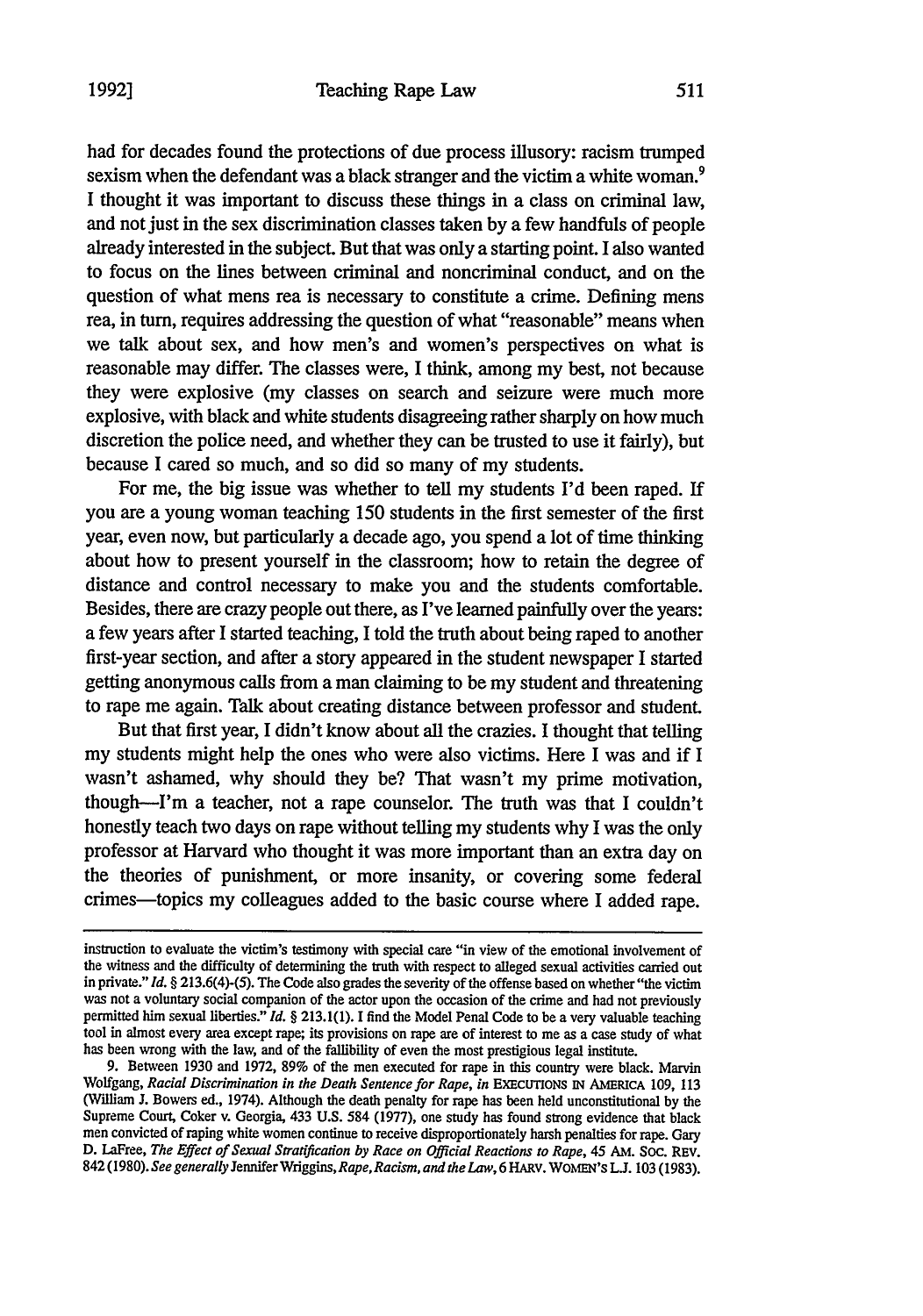#### The Yale Law Journal

We all know that we bring ourselves to our teaching. If there is anyone left who thinks himself or herself totally objective, distanced, and singularly intellectual, I'll leave it to others to do the demystifying. Still, there are questions of degree. The biases I bring to the teaching of rape sit at the surface, the hard edges of survival. It is not just that I think rape is important; I also think about it from a certain perspective. You survive rape, but you never leave it behind.

That's no excuse to stack the deck, and I don't think I do. I do my politics, albeit with limited success, outside the classroom, not in it. Besides, I have too much respect for the intelligence of my students to think that a day with me, or even a semester, will really alter their fundamental views. Sometimes students change their minds, but they do that on their own. I just try to make them think.

If I err, it is in the direction of making it harder to accept the simplistic solutions some feminists have put on the table. I don't believe all heterosexual sex is rape.<sup>10</sup> I don't believe mens rea should be irrelevant.<sup>11</sup> What I have been fighting for, over these years, is not to give rape special treatment because it happened to me and to so many others, but rather to stop treating it specially; to get rid of both the rules and the prejudices that have narrowed the scope of the crime far more than the words of the statutes, and have uniquely increased the burdens and obstacles to prosecution.<sup>12</sup>

Certainly, there are plenty of easy cases out there, cases where guilt is clear and where no victim in the class would be offended by the discussion,<sup>13</sup> but I don't teach those cases. Easy cases don't make people think, and besides, in the criminal law, the rules should be structured to protect the innocent (few) and not the guilty (many).

So I don't spend much time on strangers who jump from the bushes and rape women at knife point. That is a terrible crime, but from the vantage point of the law, even in the bad old sexist days, the hardest thing about such cases

<sup>10.</sup> For the position that all sex is rape, see, e.g., Catharine A. MacKinnon, *Feminism, Marxism, Method, and the State: Toward Feminist Jurisprudence,* 8 SIGNs 635, 646-55 (1983).

**<sup>11.</sup>** Many American courts, unlike the English House of Lords in *Regina v. Morgan, see supra* text accompanying note 6, have omitted mens rea altogether from their definitions of rape. *See, e.g.,* State v. Reed, 479 A.2d 1291,1296 (Me. 1984) ("The legislature, by carefully defining the sex offenses in the criminal code, and by making no reference to a culpable state of mind for rape, clearly indicated that rape compelled by force or threat of force requires no culpable state of mind."); Commonwealth v. Williams, 439 A.2d 765, 769 (Pa. Super. Ct. 1982) ("If the element of the defendant's belief as to the victim's state of mind is to be established as a defense to the crime of rape then it should be done by our legislature.... We refuse to create such a defense."); Commonwealth v. Grant, 464 N.E.2d 33 (Mass. 1984) (holding that intent that intercourse be without consent was not an element of rape).

*<sup>12.</sup> See ESTRICH, supra* note 4; Susan Estrich, *Rape,* 95 YALE **U.** 1087 (1986); Susan Estrich, *Palm Beach Stories,* LAW & PHIL. (forthcoming 1993).

**<sup>13.</sup>** It is in precisely such "easy" cases that even those courts that tended to require corroboration of every element of the crime have easily waived the requirement. *See, e.g.,* People v. Masse, 156 N.E.2d 452 (N.Y. 1959) (holding that state law requirement that victim's testimony be supported by "other evidence" of both rape and identity of rapist was met by medical evidence of intercourse and by evidence of defendant's opportunity to commit crime); People v. Deitseh, 142 N.E. 670 (N.Y. 1923) (holding that evidence of defendant's presence outside child rape victim's home shortly before rape occurred was sufficient to corroborate child's identification of defendant, but reversing conviction on other grounds).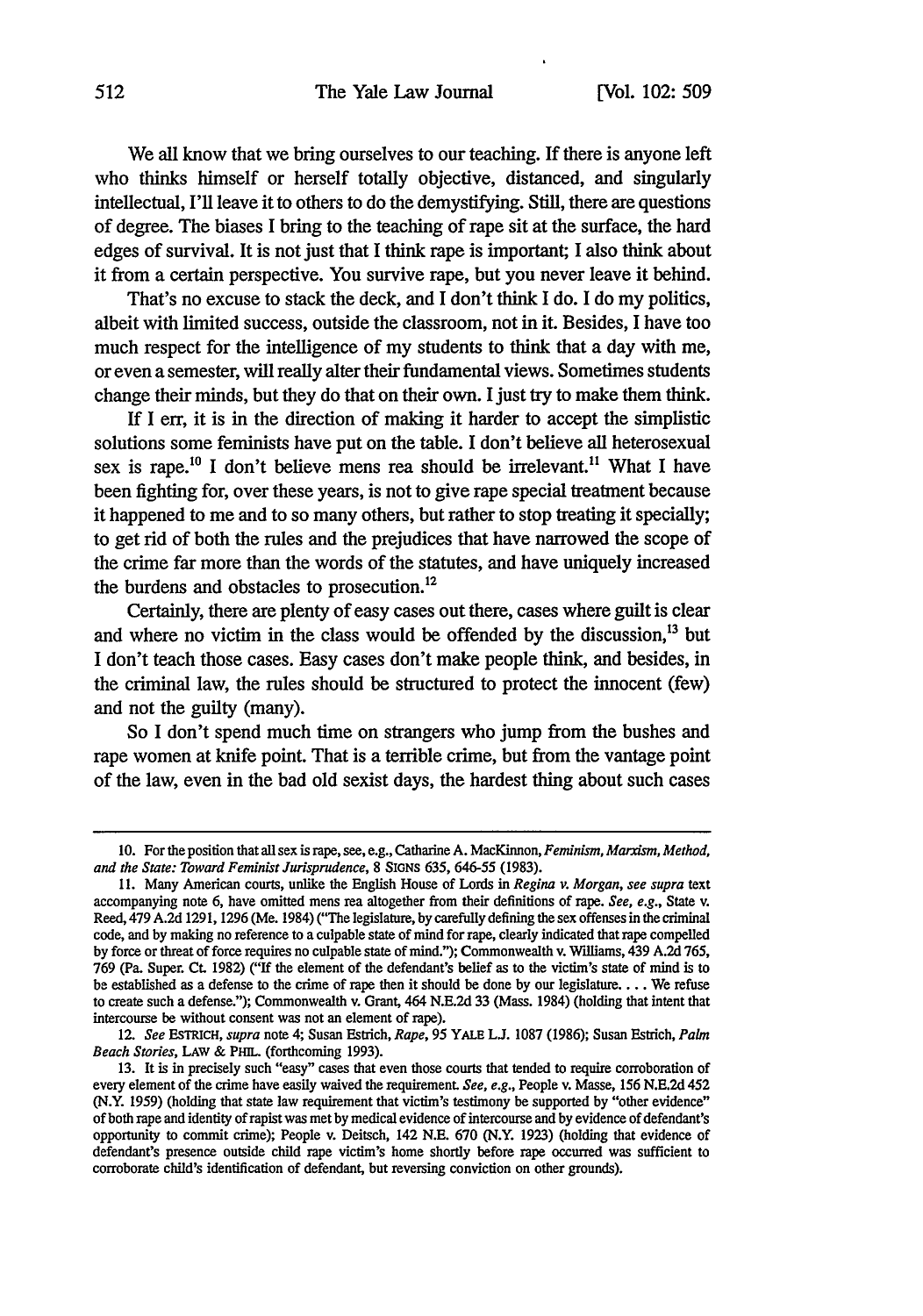was finding the man. The rules have long been manipulated in these stranger cases to alleviate the burden on the victim: Who needs corroboration at the point of a knife; who cares about her sexual past when the man jumped from the bushes? 14 In truth, it probably wouldn't have been quite as hard on me as I feared if the man who raped me had been caught, but who knows for sure? The big issue in cases like mine tends to be the accuracy of the woman's identification; if there is a danger, it's that the jury will be too willing to credit the woman's testimony.

I also don't spend much time on acquaintance rape cases where the "friend" bums the woman's chest with a cigarette, and lacerates her vagina with his keys.15 Such cases don't require us to delve into what "consent" really means, whose perspective on consent should govern, or how to define "force." It's easy, in these cases, to turn down a defendant's request to delve into a victim's sexual past: while most rape shield laws include an exception for patterns of similar conduct by the complainant, I've never seen a case involving a woman with a "pattern" of enjoying cigarette burns and vaginal lacerations. <sup>16</sup>

Hard cases make better classes. I like to teach cases where there are no guns or knives, no lacerated vaginas or burnt breasts. I teach cases about men and women who met in bars<sup>17</sup> or used to date<sup>18</sup> or were platonic college friends.<sup>19</sup> I teach cases about people like us, an unusual experience for most of my criminal law students, who get through the course, as do I, by distancing themselves from both the victims and the defendants in the day's grueling narrative. I teach these cases not to shock, but because they are, academically, at the cutting edge of the law. In putting materials together, and teaching from them, I am looking for the limits and the lines: When does sex become rape; according to whom;

#### *Id.* at 372.

<sup>14.</sup> Compare, e.g., Franklin v. United States, 330 **F.2d 205 (D.C.** Cir. 1964) (reversing conviction of one alleged assailant in gang rape case, on grounds that victim's identification of him was not corroborated) *with* Walker v. United States, 223 **F.2d** 613, 617 (D.C. Cir. 1955) (holding that "circumstantial evidence which supports the prosecutrix' story" meets the requirement of corroboration). *See generally ESTRICH, supra* note 4, at 43-44.

*<sup>15.</sup> See, e.g.,* Young v. State, 562 So. 2d 370, 372 (Fla. Dist. Ct. App. 1990).

<sup>16.</sup> According to the *Young* court:

Unlike the victim's prior sexual encounters, in which there was no evidence of force, torn clothing, or physical injuries, the encounter with Young involved violence. He allegedly raped the victim during their first encounter, held her down, ripped her outergarments and both layers of her undergarments, burned her on the chest and thigh with a cigarette, bit into her left breast, inserted a car key into her vagina, and bruised her entire body. Even **if** the victim is found to have consented to the "same activity" with Young that she had engaged in with the other men in the group, there is no evidence that she consented to violence or physical abuse in any encounter. Consequently, no pattern exists to justify the admission of the excluded testimony.

<sup>17.</sup> State v. Rusk, 424 A.2d 720 (Md. 1981) (reversing rape conviction on grounds that defendant's behavior, including a "light choke," did not induce fear sufficient to overcome a normal woman's will to resist).

<sup>18.</sup> State v. Alston, **312** S.E.2d 470 (N.C. 1984) (reversing rape conviction on grounds that sexual intercourse, although against complainant's will, was not achieved by force or threat of force, in case where defendant and complainant had prior violent but consensual relationship).

<sup>19.</sup> Commonwealth v. Stockhammer, 570 N.E.2d 992 (Mass. 1991) (reversing rape conviction on grounds that defendant was denied access to complainant's psychiatric records).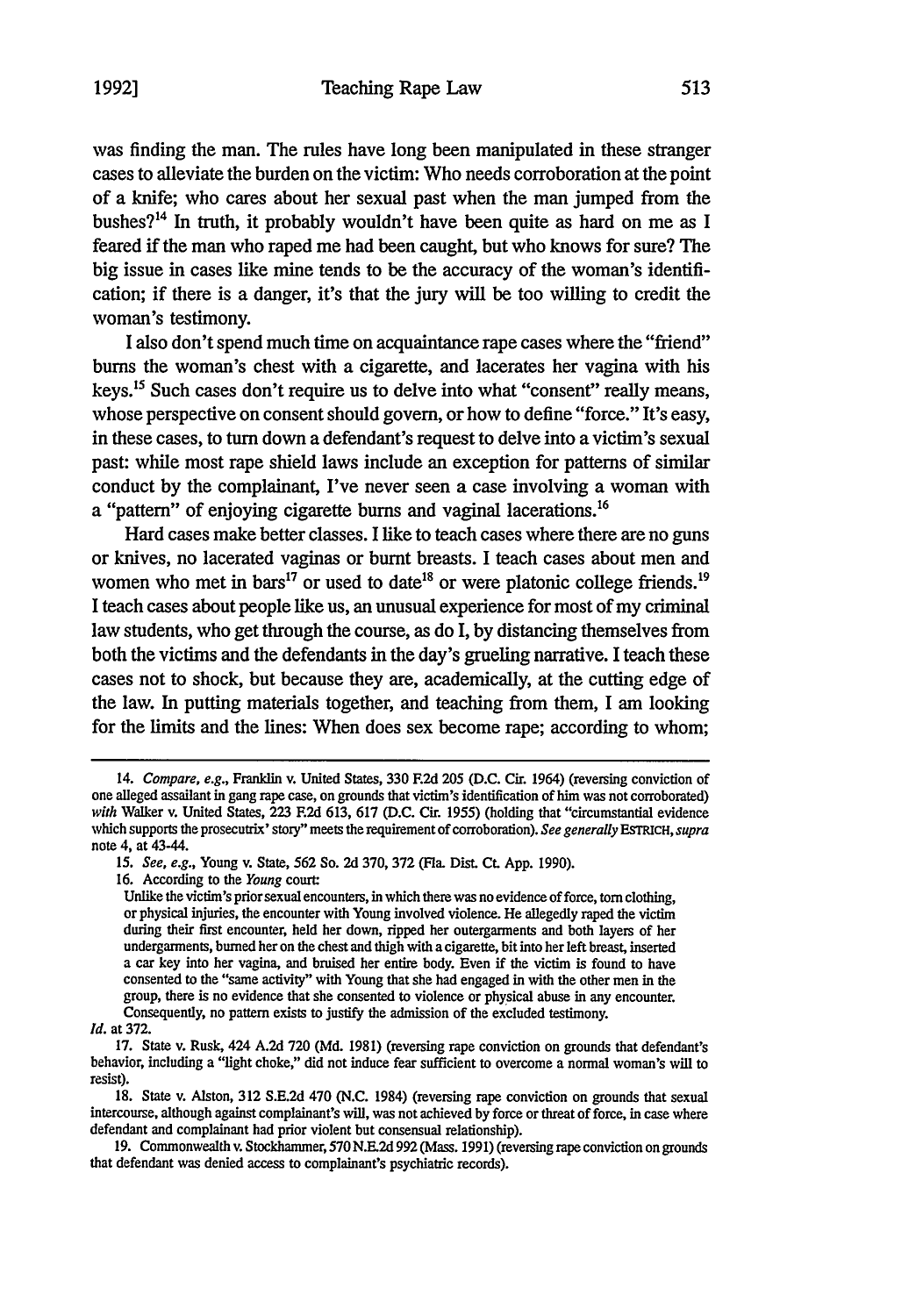what counts as force; whose definition of consent governs; how much do we really need to know about the accuser and the accused in order to decide who to believe?

I know there's some pressure in classrooms these days to be politically correct-not to sound as unsympathetic as the young men I remember from my law school days. Still, it's my job to create an atmosphere where both sides of the argument are heard. We do a lot of role-playing on rape days. I have always believed that you need to understand the other side's approach as well as they do before you can formulate your own. So I expect the feminists to articulate the defendant's strongest arguments, and those most skeptical of the feminist position to be able prosecutors. I know it's difficult, but that's not an excuse. I spend more time in rape classes arguing the defense perspective than the prosecution's; and if I can do it, so can my students, however passionately they might ultimately disagree.

The year after I first taught rape, I convinced one of my male colleagues-the man who'd taught me criminal law-to teach it as well. He took my materials, substituted his name for mine on the cover sheet, and xeroxed them. A few days before the class, he was visited by a delegation of women students. They had come to complain about the materials. They found the cases too one-sided, they said; why teach such questionable cases, when so many women are clearcut victims? The students were worried about how my male colleague would teach the class, and about its impact on the women in the room who were victims. They had no idea the materials were mine.

The professor stood his ground on the materials, and I don't think he's had much trouble since. His agenda is not really that different from mine, and if he starts with more sympathy than I have for the plight of the men, he tries as hard to be open to the victim's perspective as I do to the defendant's. That is all one can demand, in fairness, of either of us. Most of his students understand that, and appreciate it.

Of course some students, the ones who are victims or perhaps the ones who have been accused, may still find these classes painful. But no one would ever suggest that we should skip homicide in those years when we have students who have been touched by it, or skip insanity because some of our students have fought mental illness, or never mention drunk driving because we're all probably too familiar with that. Why should rape be different? Besides, I think the majority would find it even more painful to learn nothing about rape in law school.

That's not to say all the problems are over. A former colleague of mine told me that only last year he was visited by a similar delegation of students, concerned less about the materials than about how his presentation of them affected some of the women in the class who were victims. I don't know all the details; maybe the women felt stifled in the class discussion; maybe the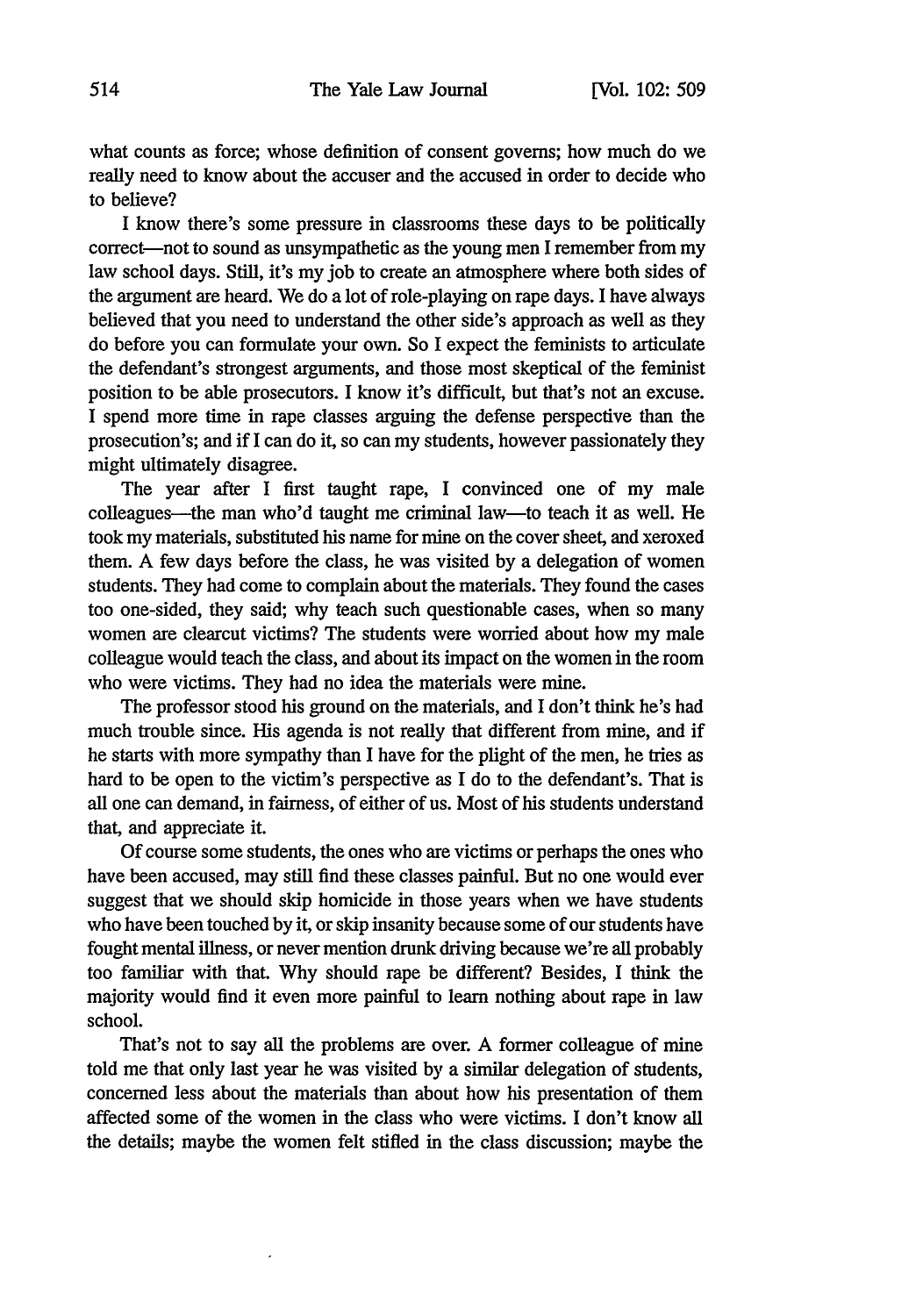professor could have been more sensitive with no loss in pedagogy. But maybe not.

I know many students, and even a few professors, who believe that the women are always right and the men are always wrong; that if she didn't consent fully and voluntarily, it is rape, no matter what she said or did, or what he did or did not realize. Everything about his past should be admitted, and nothing about hers. And that's what they want to hear in class.

This kind of orthodoxy is not only bad educationally but, in the case of rape, it also misses the point. Society is not so orthodox in its views. There is a debate going on in courthouses and prosecutors' offices, and around coffee machines and dinner tables, about whether Mike Tyson was guilty or not, and whether William Kennedy Smith ever should have been prosecuted; about when women should be believed, and what counts as consent. There's a debate going on in America as to what is reasonable when it comes to sex. Turn on the radio and you will hear it. To silence that debate in the classroom is to remove the classroom from reality, and to make ourselves irrelevant. It may be hard for some students, but ultimately the only way to change things—and that's usually the goal of those who find the discussions most difficult-is to confront the issues squarely, not to pretend that they don't exist. Besides, the purpose of education, in my classes anyway, is to prepare our students to participate in the controversies that animate the law, not to provide them with a shelter from reality.

Indeed, given both the importance and the intellectual content of rape law, for me the central question is not why a professor should teach rape, but why he or she would not. I think the only reason *not* to teach rape is the fear that it is so political, so difficult, and so close to the lives of our students that it can't be turned into just another intellectual exercise. To which I say, what a wonderful challenge for a teacher, and for a student.

In my experience, passion makes classes better, not worse. Precisely because so many of us can relate so easily, the struggle for answers takes on greater urgency than the arid intellectual exercise mens rea in homicide often seems to be. The pressures on the teacher are surely greater when there is passion in the room: explosiveness is fine, but no one wants a class to actually explode on her. Sharp disagreement and debate is what we strive for, but if it degenerates, and good will is lost, the atmosphere for learning can be destroyed. It is the teacher's job to make sure that the lines are not crossed, that both sides are heard from, that no one is ridiculed, that civility is maintained. I always tell my students that the way to disagree is to make a better argument, and if you really disagree, to make a much better argument. I remind them of that on the days we study rape. Passion means more work for the teacher, but that is what we're paid for, and if the pressures are greater on those days, so are the rewards.

My rape classes are my best not because I'm so smart, but because the subject is so alive. I fear that I say the same things year after year about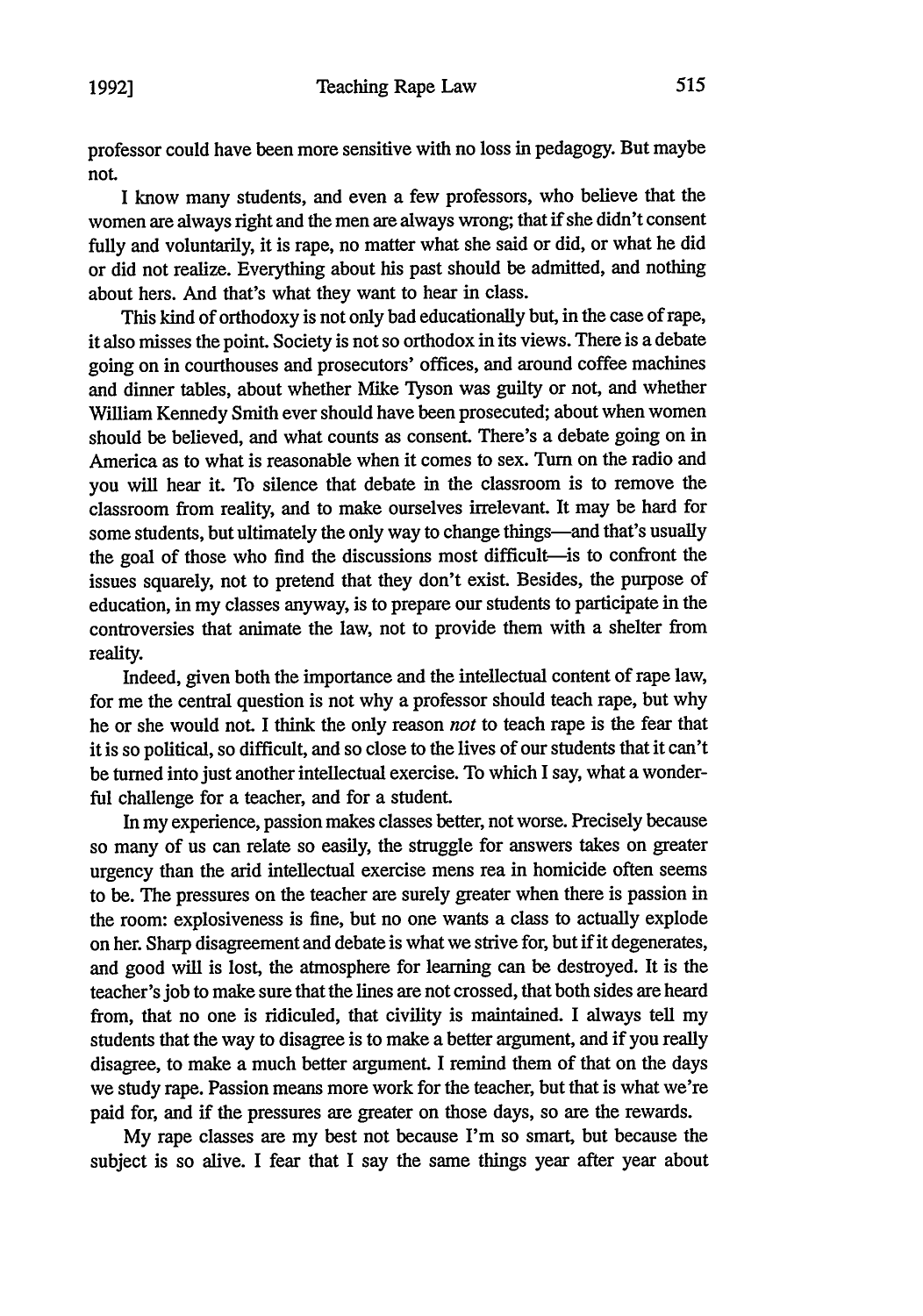voluntary acts and homicide and attempt and complicity. I fear that I hear the same things from students. The notes in the book hardly change. Not so with rape. The questions are harder, the problems are bigger, and everyone's answers keep changing. I'd rather skip *Dudley & Stephens*<sup>20</sup> than skip rape, and I think every one of my students, whether they agree with me on anything else or not, would agree with that.

Most casebooks these days have sections on rape. $21$  Most criminal law teachers, I think, use them, and teach the subject, for a day or a week. I hope those who do not now teach rape law will be convinced by Professor Tomkovicz's thoughtful essay in this volume that it is unlikely to be half so difficult or painful as they might fear.

And to those who still are not persuaded, consider this: I can think of no subject of substantive criminal law in greater ferment, no area where the concepts that are at the core of the "general course" come alive so vividly, and none that demonstrates some of the dilemmas of criminalization and just punishment so clearly as the law of rape. The line between what is criminal and what is noncriminal has been shifting, and not painlessly, for the last five years, even though the words of the statutes have not changed at all.<sup>22</sup> Could there be a better case study of the complexities of defining what is reasonable? One that more keenly tests students' understanding of mens rea? Or that more successfully shows mistake of fact as something other than a series of improbable hypotheticals? Consider the possibilities: He met her in a bar, got her to take him home, showed her around, pushed her down on the beach or the bed. Is that how a reasonable man behaves? If he's wrong, is his mistake reasonable? Should he be guilty for being stupid? What if he didn't care what she thought: is that recklessness or just plain churlishness? Is it enough that she said no, and then took her stockings off, and performed oral sex? Is that how a reasonable woman behaves? Do you really take your victim as you find her?

I have found that as our understanding of the law of rape changes, the questions are also changing. When I first started teaching rape, the hard questions were whether and when "no means yes," whether nonconsent meant more than saying no, and whether force required more than a push onto the bed and a heavy caress. In those days, it was possible to argue that both the man and the woman

<sup>20.</sup> Regina v. Dudley & Stephens, 14 Q.B.D. 273 (1884) (holding that cannibalism by stranded sailors was murder).

<sup>21.</sup> *See, e.g.,* KADISH & **SCHULHOFER,** *supra* note 2, at 365-414; JOHN **KAPLAN** & ROBERT **WEISBERO, CRIMINAL** LAW **1039-71** (1986); **ANDRE A. MOENSSENS ET AL, CASES AND COMMENTS ON CRIMINAL** LAW 600-78 (1992).

<sup>22.</sup> Most rape statutes were reformed in the 1970's and 1980's, but studies done in the 1980's found that these reforms had little impact on the kinds of cases prosecuted or on conviction rates. *See, e.g.,* Wallace D. Loh, *The Impact of Common Law and Reform Rape Statutes on Prosecution: An Empirical Study, 55* WASH. L. REV. 543 (1980); Kenneth Polk, *Rape Reform and Criminal Justice Processing,* 31 **CRIME & DELINQ.** 191 (1985). The changes we are seeing now-the fact that cases like *Stockhammer,* 570 N.E.2d 992, and the "Tyson case are being prosecuted-seems to me to owe less to decades-old reform than to recent changes in public attitudes.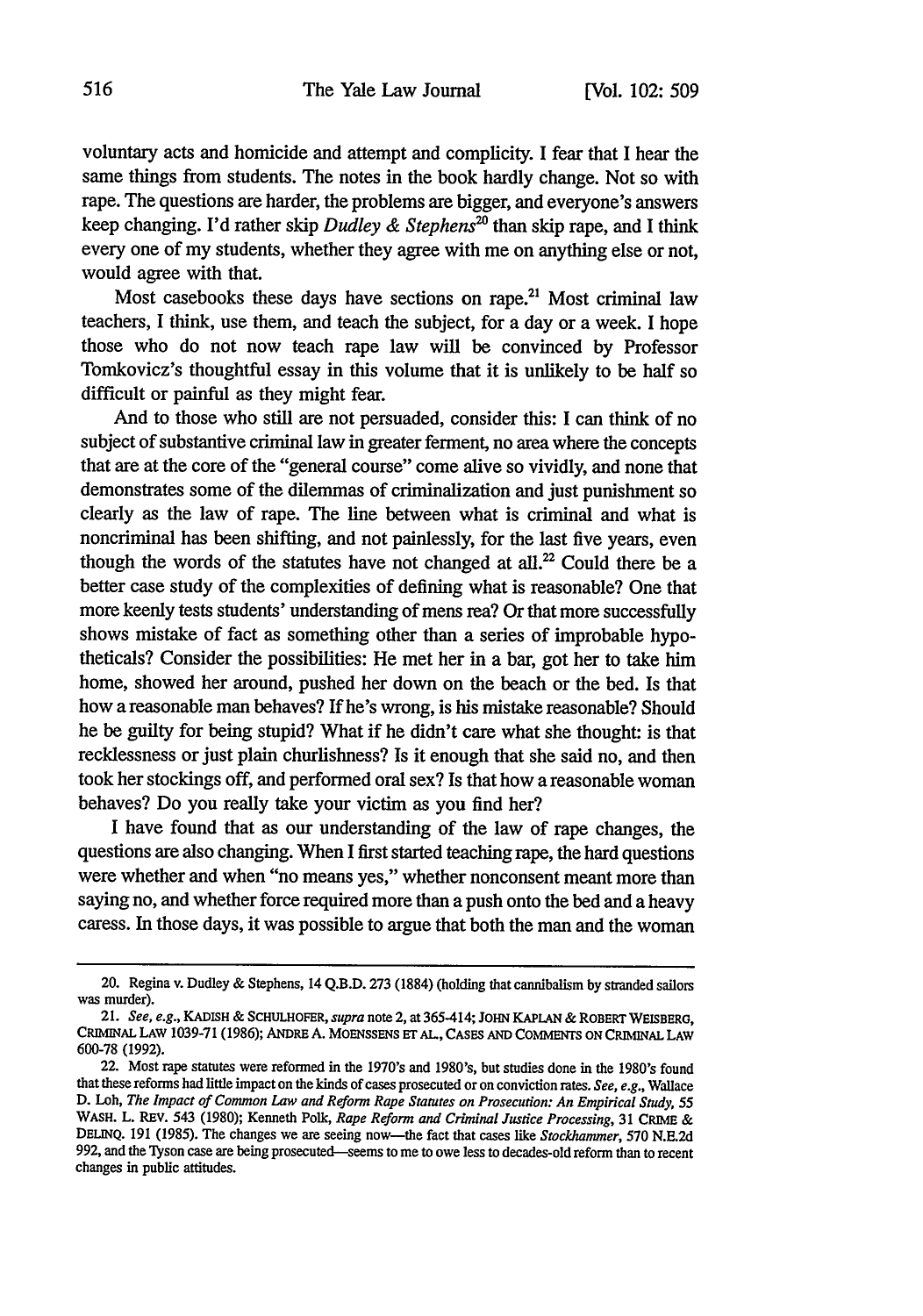### Teaching Rape Law

in a typical acquaintance rape case were telling the truth: that she said no and did not consent, and that he thought he was engaging in consensual intercourse. The question was not just who to believe, but what standard to apply-male or female, objective or subjective-and how to define it. Is the reasonable man the average man, or the man most reasonable women would like to date? And who is the reasonable woman?

Today, the old questions seem a little easier, but there is a new set that is, in many respects, even more difficult. In the William Kennedy Smith trial, for example, the defense lawyers took pains to point out that they were not arguing that no means yes, or that necking constitutes presumptive consent, or even that going to a man's house in the middle of the night entitles him to make any assumptions. Rather, they argued that the complainant said yes.<sup>23</sup>

The Smith defense strategy, I think, reflects an accurate assumption that judges and juries these days are less inclined to accept male conduct that only a few years ago was tolerated as understandably macho. I don't find as many students in my classes these days who believe that a man has the right to ignore the fact that a woman is saying no. And I don't think the reason for this change is that feminists have defined what is "politically correct" in the classroom; I think instead that most of my students, male and female, actually believe that a man should listen to a woman's words, and take her at her word.

This shift in our thinking about the elements of culpability leaves credibility as the only defense game in town. After all, rapes rarely take place in front of witnesses. If no doesn't mean yes, if bruises aren't necessary, and if no unusual force is required, then in many cases there's not going to be much physical evidence to rely on. She gives her version and he gives his. If you are the defense attorney, your job is to convince the jury not to believe what she says—which means that the only way to defend may be to destroy the credibility of the victim.

The key question in many acquaintance rape cases today thus becomes not what counts as rape but rather what we need to know about the victim, and the defendant, in order to decide who is telling the truth. I still teach *State v. Rusk*,<sup>24</sup> the Maryland case in which the intermediate court and the high court split, in different directions, on the questions of whose perspective governs in defining force and consent, and how a reasonable woman behaves when she encounters an aggressive man. But I also teach *Commonwealth v. Stockhammer*<sup>25</sup> a case involving college classmates and friends in which the

**<sup>23.</sup>** Smith's chief lawyer, Roy Black, made this point when we appeared together on *A Closer Look* (NBC television broadcast, Dec. 12, 1991). *See* David Margolick, *Smith Lawyers AssailAccuser's Memory,* N.Y. TIMES, Dec. 6, 1991, at A16. *See generally* Marcia Chambers, *New Tactic: Prosecuting the Victims,* **NAT'L U.,** May 6, 1991, at 13.

<sup>24. 406</sup> A.2d 624 (Md. Ct. Spec. App. 1979), *rev'd,* 424 A.2d 720 (Md. 1981).

<sup>25. 570</sup> N.E.2d **992** (Mass. 1991).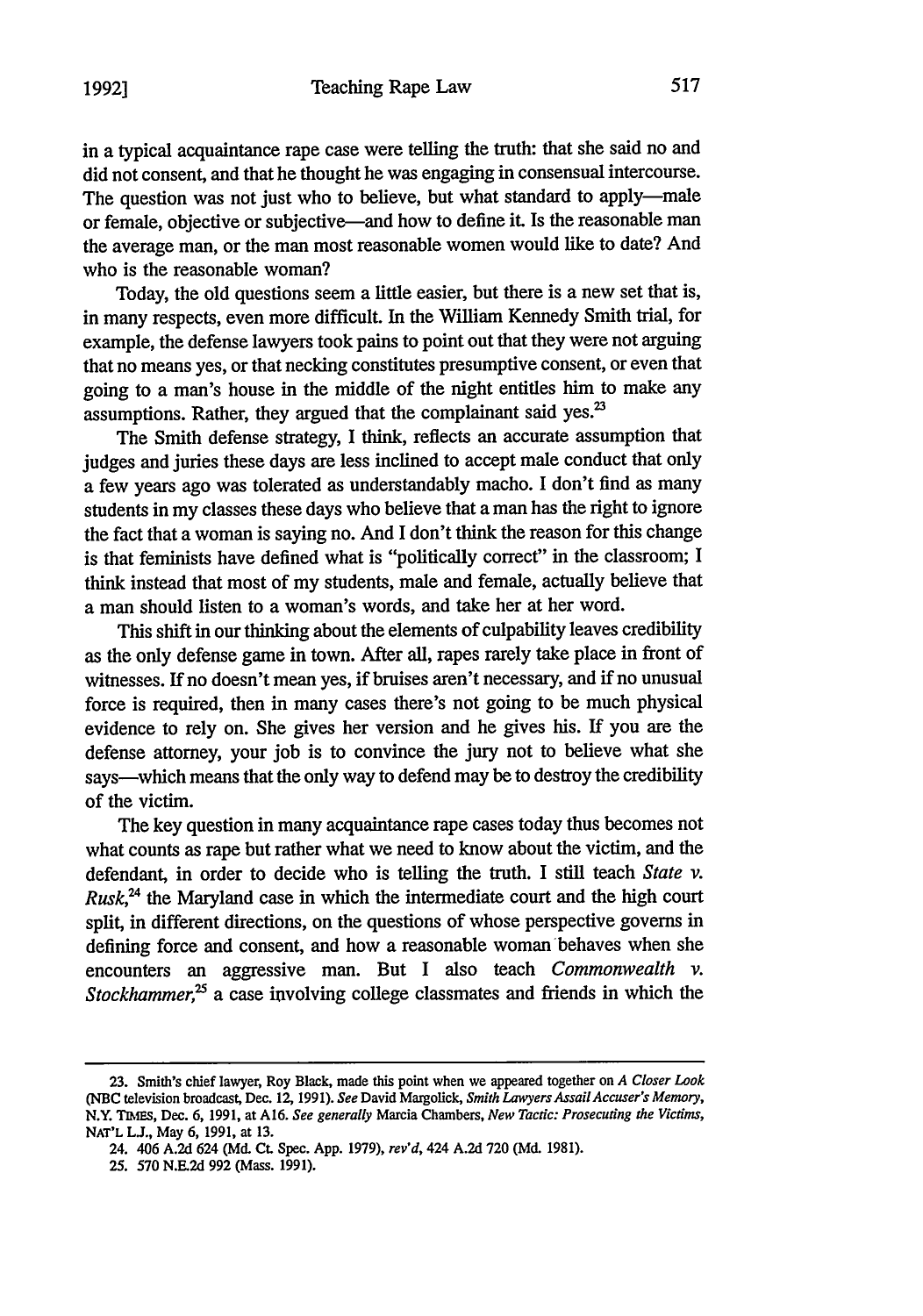conviction was reversed not on substantive grounds, but rather because the defendant had been denied direct access to the victim's psychiatric records.

It isn't easy to destroy the credibility of an adult woman. She's probably not lying to protect her reputation of virginity. She's less likely than women fifty years ago to be embarrassed that she's ever had sex. So why would a grown woman lie? To put it in the most vulgar terms, and perhaps that is appropriate, most defense attorneys faced with credibility cases set about to prove, or at least to suggest, that the woman is either "a nut or a slut," or both. The question for the students, and for the courts, is when and where to accept that defense; how to balance the defendant's right to present a meaningful inquiry into the victim's credibility (particularly since we've eliminated most of his other defenses) with the victim's right not to be put on trial herself.

It is one thing to exclude evidence of a woman's sexual past or of psychiatric treatment when she has been beaten and burned; it is easy to argue there that admitting such evidence does almost nothing except to deter legitimate prosecutions and to victimize the victim. But it is surely a harder case when there have been no weapons and no bruises, and when the man's liberty depends on convincing a jury not to believe a woman who appears at least superficially credible.<sup>26</sup>

Many of the traditional rules of rape liability were premised on the notion that women lie; Wigmore went so far as to view rape complainants as fundamentally deranged.<sup>27</sup> I don't buy that for a moment nor, I expect, do most of my students. Yet even if only one of a hundred men, or one of a thousand, is falsely accused, the question is still how we can protect that man's right to disprove his guilt. Assume for a moment, I tell my students, that it was you, or your brother, or your boyfriend or your son, who was accused of rape by a casual date with a history of psychiatric problems, or by a woman he met in a bar who had a history of one-night stands. Would you exclude that evidence? What else can the man do to avoid a felony conviction and a ruined life? Where do you draw the line? But if you don't exclude the evidence, will some women as a result become unrapable, at least as a matter of law? That is, will women

**<sup>26.</sup>** In the William Kennedy Smith case, for example, the defense, prior to trial, sought the names and addresses of all mental health professionals who had treated the complainant, along with her complete medical and psychiatric records. In their papers, the defense argued that the woman had a"long-standing psychological disorder" that led her falsely to accuse Mr. Smith, that because of "lingering trauma as a result of having been sexually abused when she was 8 years of age," she had made this false charge, and that she was suffering "the emotional impact of at least two abortions and one miscarriage." She was also alleged to be a man-hater. Timothy Clifford, *Smith Lawyers Press Mental Issue,* NEWSDAY, Aug. 2, 1991, at 17; Mary Jordan, *Smith Lawyer: Accuser Has "Psychological Disorder,"* WASH. PosT, Aug. 10, 1991, at Al. The defense requests were denied, *Judge Sticks with Smith Rape Trial,* **CHL** TRIB., Aug. 28, 1991, § 1, at 11, and Smith's ultimate acquittal obviously eliminated the occasion for further review.

<sup>27. 3</sup>A JOHN H. WIGMORE, EVIDENcE § 924a, at 736 (Chadboum rev. ed. 1970) ("[Rape complainants'] psychic complexes are multifarious, distorted partly by inherent defects, partly by diseased derangements or abnormal instincts, partly by bad social environment, partly by temporary physiological or emotional conditions .... The unchaste... mentality finds incidental but direct expression in the narration of imaginary sex incidents of which the narrator is the heroine or the victim.").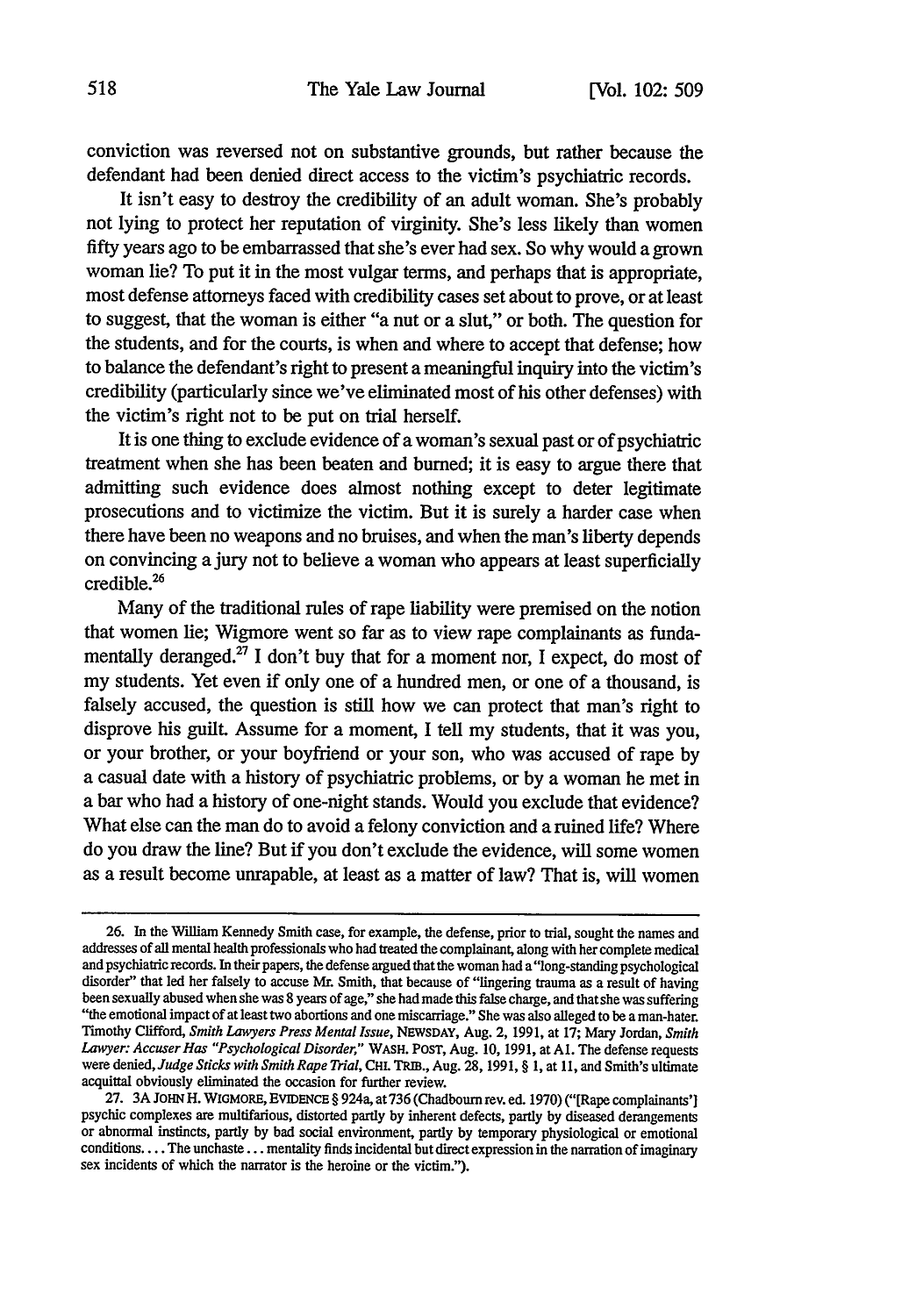who have histories of mental instability or of "promiscuity" ever be able to convince juries who know those histories that they really were raped? $2^{28}$ 

Similar issues arise with respect to the man's credibility. The first question many people asked when Anita Hill charged that Clarence Thomas had harassed her was whether there were other women who had been similarly mistreated.<sup>29</sup> The first significant ruling in the Smith case, indeed the decisive ruling, was the judge's pretrial decision to exclude the testimony of three other women who claimed that they had been sexually abused by the defendant.<sup>30</sup> If the testimony of only one woman cannot be believed-unless she is a Sunday school teacher, camera in hand, as Desiree Washington was, and the defendant is a black man who has made a host of inconsistent statements, as Mike Tyson did $31$ —is it fair to exclude the testimony of the other women? And if the testimony is not excluded, do we risk convicting a defendant for being a bad man, indeed being a rapist, rather than committing the particular act charged?

One answer is to say that we need symmetry: exclude all the evidence about both of them. That's the approach the judge followed in the William Kennedy Smith case. On the surface, it is neat and appealing. The only problem is that it's a false symmetry that is being enforced.<sup>32</sup> After all, evidence that a man has abused other women is much more probative of rape than evidence that a woman has had consensual sex with other men is probative of consent. Most women have had sexual experiences, and unless those experiences fall into some kind of unusual pattern, the mere fact that a woman has had lovers tells us almost nothing about whether she consented on the particular occasion that she is charging as rape. But won't we all look at a defendant differently if three other women have also come forward to say they were abused? The danger with such evidence is not that it proves so little, but that it may prove too much. Symmetry won't get you out of this hole, at least not in my classroom.

Thus even if most students can agree these days that no means no, and that force can be established if you push a woman down, there's very little agreement about what we need to know about her or him before deciding whether she in fact said yes or no, and whether he actually pushed her down or just lay down with her. The consensus on what counts as rape is more apparent than real. These days, society's continued ambivalence towards acquaintance rape is increasingly

**<sup>28.</sup>** To be sure, the discussion of these issues raises evidentiary rules in a course on substantive criminal law. But I think it's important for students to see that changes in substantive standards may have evidentiary consequences.

**<sup>29.</sup>** The United States Senate was interested in the answer to this question, too, and considered hearing testimony from another woman who claimed similar treatment by Thomas. Richard L. Berke, Thomas Accuser *Tells Hearing of Obscene Talk and Advances; Judge Complains of "Lynching,'* N.Y. TIMES, Oct. 12, 1991, at **1,** 9.

<sup>30.</sup> David Margolick, *Why Jury in Smith Case Never Heard From 3 Other Women,* N.Y. TIMES, Dec. 13, 1992, at B14.

**<sup>31.</sup> E.** R. **Shipp,** *Tyson Found Guilty on 3 Counts As Indianapolis Rape Trial Ends,* N.Y. TIMES, Feb. **11,** 1992, at Al; *Tyson's Accuser Is Identified,* N.Y. TIMES, Feb. 14, 1992, at B19.

**<sup>32.</sup>** *See* Estrich, *Palm Beach Stories, supra* note 12.